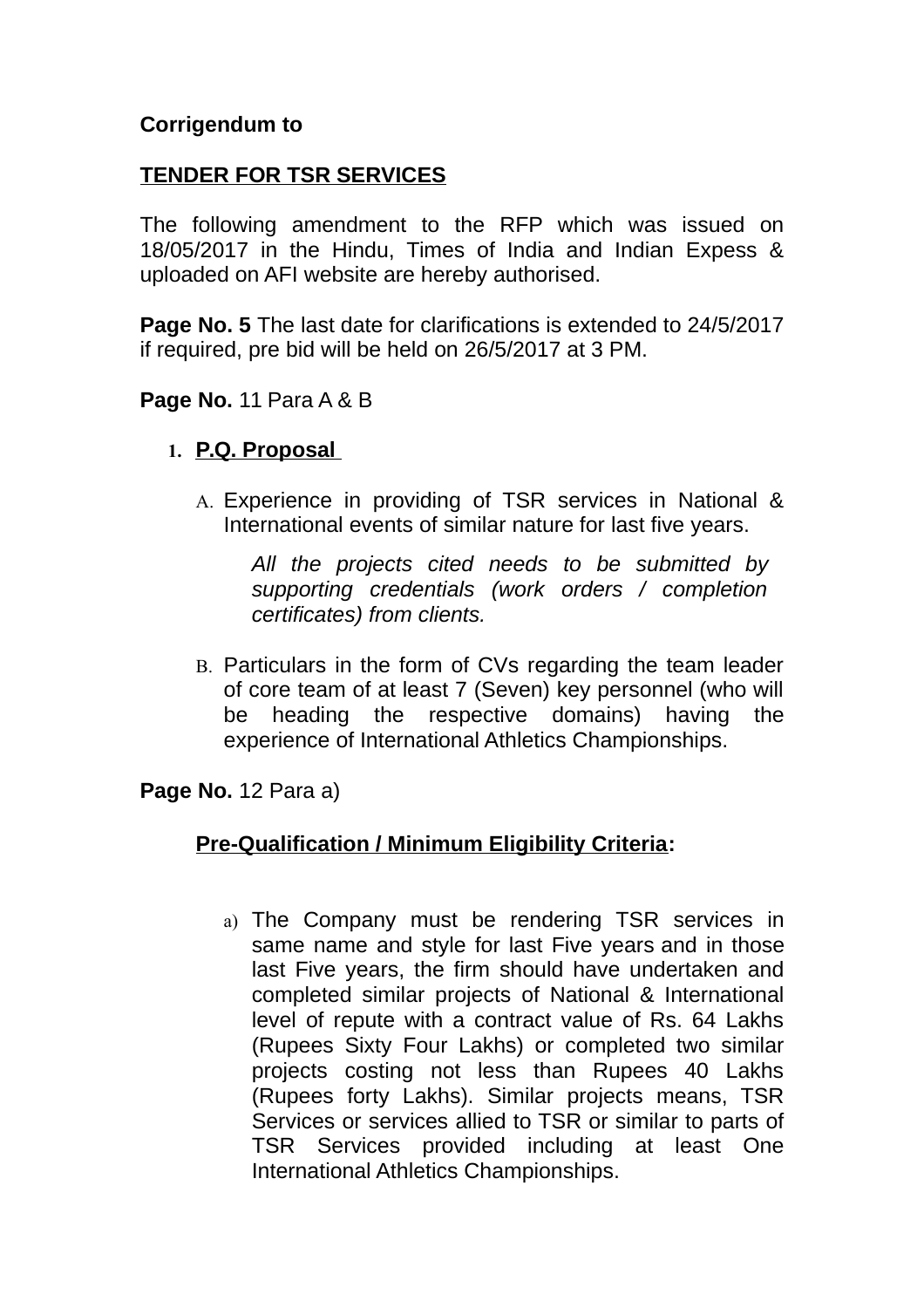*Annexure- A-3*

**Financial Capacity of the Applicant (To be placed in Envelope A**

| SI. No. [Financial Year] | Annual Turnover (In Rs) |
|--------------------------|-------------------------|
| 2015-16                  |                         |
| 2014-15                  |                         |
| 2013-14                  |                         |
|                          |                         |

**Page No.** 23, 24 & 25

# **Specification for TSR Services (Annexure- "S")**

### **TSR SPECIFICATIONS for ATHLETICS COMPETITION.**

### **1. Photo Finish Camera : 3 Nos**

- $\bullet$  One Camera is required as Main Camera,  $2^{nd}$  Camera to be used as back up Camera and 3<sup>rd</sup> Camera to be used as infield Camera.
- Photo Finish Camera must have scanning speed of Minimum 1,000 frames per/second.
- Measuring accuracy of Photo finish camera up to 1/1000 seconds.

### **2. False Start Detection System** : **2 Sets**

This system must measure the reaction time in accordance with IAAF Rules and must get connected to Starting Blocks.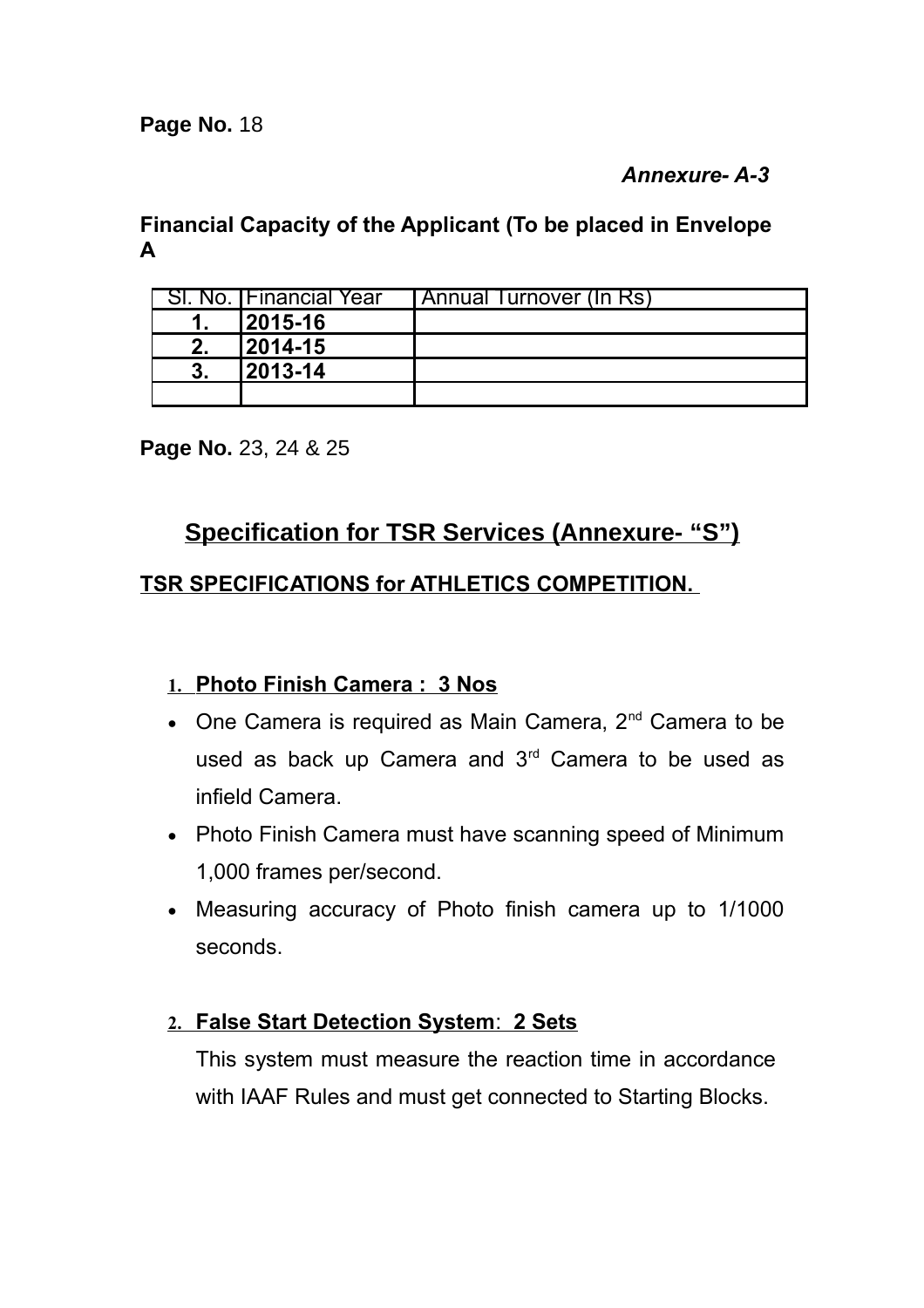**3. Intermediate Time Display Boards with Infrared Photo-Cells: 4 Sets** - One each to be mounted on start of 100m., 200m., 1500m and Finish line to show intermediate time and finish time to spectators in 1/100 sec. accuracy. Digit height should be 200 mm.

Intermediate time must be visible from a distance of 250 mts.

- **4. Digital Lap Counter: 2 Nos. -** To be mounted at the finish line with Temple Bell. Digit height should be 200 mm. & Digital display must be visible from 250 mts. distance.
- **5. Wind Gauge: 4 Nos.** Must have connectivity with Photo Finish Equipment.
- **6. Wind Gauge Display Board: 4 Nos.**
- **7. Digital Rotary Score Boards: 6 Nos.**  This should display the following:
- Event name,
- Athlete name.
- Athlete number,
- Athlete country,
- Current standing &
- Performance

Visibility / Readability 250 mts. distance.

### **8. EQUIPMENT FOR FIELD EVENTS:**

 **9. Electronic Distance Measuring (EDM) System: 6 Nos.:**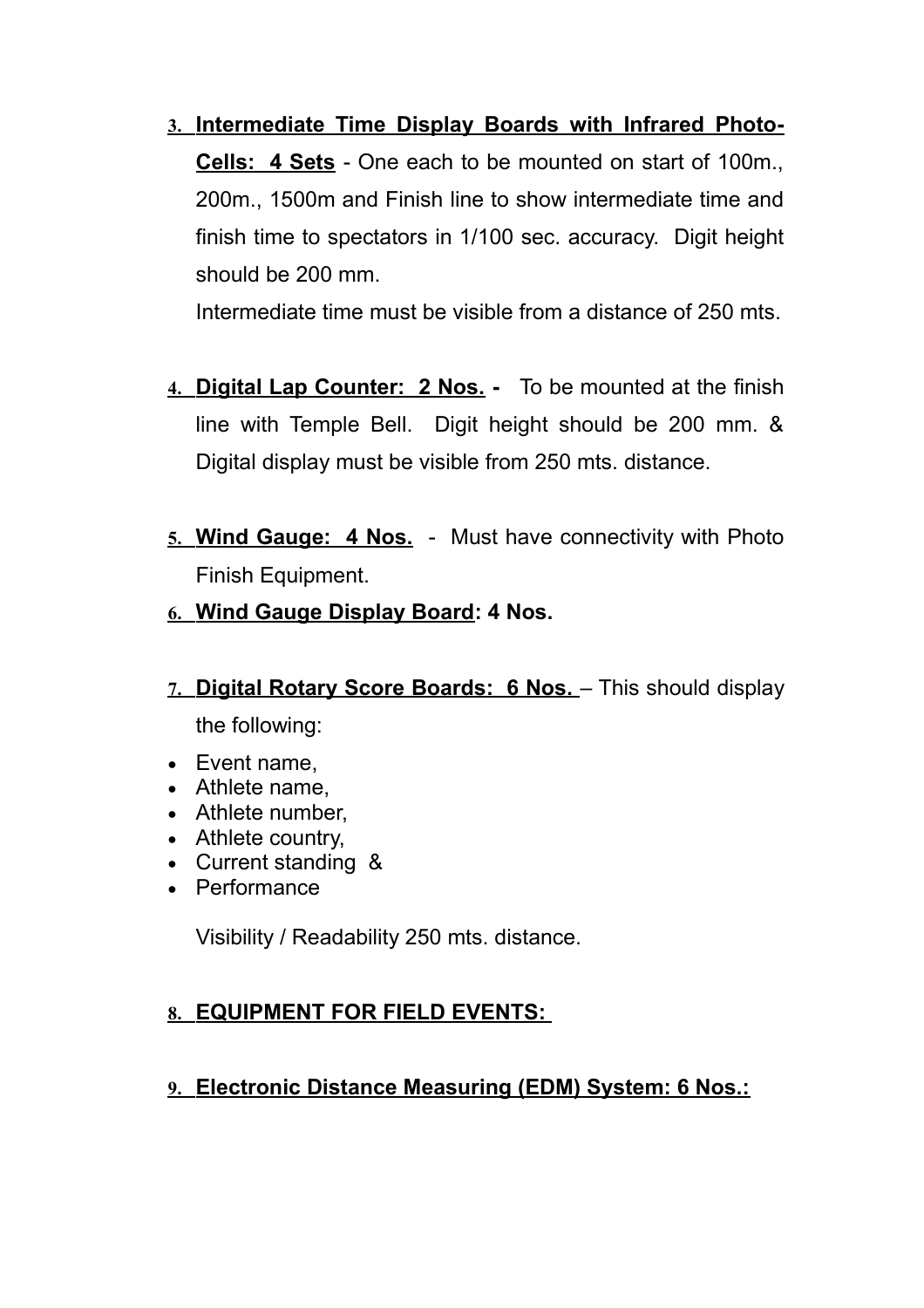Suitable for Throw and Jump events. This equipment should be able to measure the throw distances and jumps instantaneously and show the results on digital rotary scoreboards in accordance with IAAF rules.

# **10. Concentration Clocks: 6 Nos.** required for field events.

### **11. Other equipment are as under:**

- Transponder chip (5,000m. and 10,000m.) 200 Nos.
- $\bullet$  TV 6 Nos.
- HD Video recorder 4 Nos.
- Camera / CCTV Camera for recording the conduct of events for observation / replay.
- Starting Gun (with 500 bullets)  $-4$  Nos.

### **12. LED Score Board**: - 1 No.

- Overall Display size: 6 mts. x 3.5 mts.
- Color of LED: Amber
- Pixel Pitch: 10 mm
- $\bullet$  Brightness :  $> 6000$  NIT
- Viewing distance: 250 mts.
- Viewing Angle: Horizontal: 120 degree.
- Vertical: UP 15 degree
- Down 30 degree

### **13. LED Video Board**: - 2 Nos.

- Overall Display size: 9 mts. x 5 mts.
- Color of LED: RGB